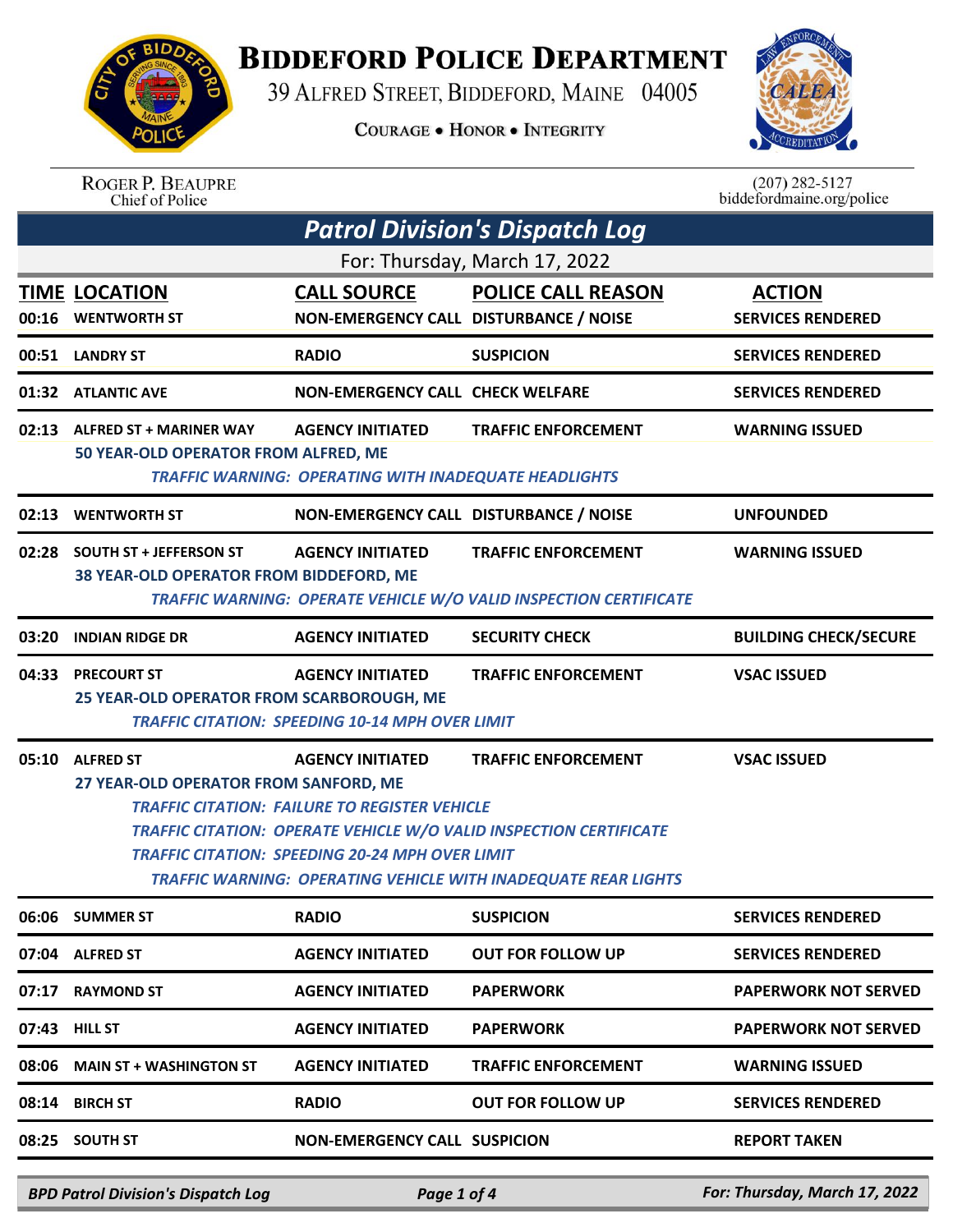|       | <b>TIME LOCATION</b><br>08:46 ALFRED ST                             | <b>CALL SOURCE</b><br><b>RADIO</b>                                                                                                      | <b>POLICE CALL REASON</b><br><b>OUT FOR FOLLOW UP</b>                                                                                                                         | <b>ACTION</b><br><b>SERVICES RENDERED</b> |
|-------|---------------------------------------------------------------------|-----------------------------------------------------------------------------------------------------------------------------------------|-------------------------------------------------------------------------------------------------------------------------------------------------------------------------------|-------------------------------------------|
| 09:01 | <b>MAY ST + AMHERST ST</b><br>35 YEAR-OLD OPERATOR FROM SACO, ME    | <b>AGENCY INITIATED</b><br><b>TRAFFIC WARNING: FAILURE TO REGISTER VEHICLE</b><br><b>TRAFFIC WARNING: SPEEDING 10-14 MPH OVER LIMIT</b> | <b>TRAFFIC ENFORCEMENT</b>                                                                                                                                                    | <b>WARNING ISSUED</b>                     |
|       | 09:03 ELM ST                                                        |                                                                                                                                         | NON-EMERGENCY CALL BURGLARY OF A MOTOR VEHICLE                                                                                                                                | <b>REPORT TAKEN</b>                       |
| 09:07 | <b>WENTWORTH ST</b>                                                 | <b>AGENCY INITIATED</b>                                                                                                                 | <b>CHECK WELFARE</b>                                                                                                                                                          | <b>SERVICES RENDERED</b>                  |
|       | 09:09 ELM ST                                                        |                                                                                                                                         | NON-EMERGENCY CALL VEHICLE CRASH - POLICE ONLY                                                                                                                                | <b>REPORT TAKEN</b>                       |
| 09:25 | <b>POOL ST</b>                                                      | <b>RADIO</b>                                                                                                                            | <b>OUT FOR FOLLOW UP</b>                                                                                                                                                      | <b>SERVICES RENDERED</b>                  |
| 09:47 | <b>NORTH ST, SACO, ME</b>                                           | <b>RADIO</b>                                                                                                                            | <b>OUT FOR FOLLOW UP</b>                                                                                                                                                      | <b>SERVICES RENDERED</b>                  |
| 09:49 | <b>RAYMOND ST</b>                                                   | <b>RADIO</b>                                                                                                                            | <b>OUT FOR FOLLOW UP</b>                                                                                                                                                      | <b>SERVICES RENDERED</b>                  |
| 10:04 | <b>GUINEA RD</b>                                                    | <b>WALK-IN AT STATION</b>                                                                                                               | <b>SUSPICION</b>                                                                                                                                                              | <b>SERVICES RENDERED</b>                  |
| 10:07 | <b>ANDREWS RD</b>                                                   | <b>RADIO</b>                                                                                                                            | <b>OUT FOR FOLLOW UP</b>                                                                                                                                                      | <b>SERVICES RENDERED</b>                  |
| 10:59 | <b>GEORGE ST</b>                                                    | <b>AGENCY INITIATED</b>                                                                                                                 | <b>OUT FOR FOLLOW UP</b>                                                                                                                                                      | <b>SERVICES RENDERED</b>                  |
|       | 11:11 HILL ST + ACORN ST<br>31 YEAR-OLD OPERATOR FROM SACO, ME      | <b>AGENCY INITIATED</b>                                                                                                                 | <b>TRAFFIC ENFORCEMENT</b><br>TRAFFIC WARNING: OPERATE VEHICLE W/O VALID INSPECTION CERTIFICATE                                                                               | <b>WARNING ISSUED</b>                     |
|       | 11:16 HILL ST + ACORN ST<br>33 YEAR-OLD OPERATOR FROM BIDDEFORD, ME | <b>AGENCY INITIATED</b>                                                                                                                 | <b>TRAFFIC ENFORCEMENT</b><br><b>TRAFFIC WARNING: FAILING TO NOTIFY STATE OF NAME AND ADDRESS CHANGE</b><br>TRAFFIC WARNING: OPERATE VEHICLE W/O VALID INSPECTION CERTIFICATE | <b>WARNING ISSUED</b>                     |
|       | 11:23 SOUTH ST                                                      | NON-EMERGENCY CALL OUT FOR FOLLOW UP                                                                                                    |                                                                                                                                                                               | <b>SERVICES RENDERED</b>                  |
|       | 12:00 ALFRED ST                                                     | <b>WALK-IN AT STATION</b>                                                                                                               | <b>ARTICLES LOST/FOUND</b>                                                                                                                                                    | <b>NO ACTION REQUIRED</b>                 |
|       | 12:22 MARINER WAY                                                   | <b>E-911 CALL</b>                                                                                                                       | <b>TRAFFIC ENFORCEMENT</b>                                                                                                                                                    | <b>REPORT TAKEN</b>                       |
|       | 13:06 MARION AVE                                                    | <b>E-911 CALL</b>                                                                                                                       | <b>ASSIST: MEDICAL W/ ENGINE</b>                                                                                                                                              | <b>TRANSPORT TO HOSPITAL</b>              |
|       | 13:11 LEON ST                                                       | <b>E-911 CALL</b>                                                                                                                       | ATTEMPTED/THREATENED SUICIDE TRANSPORT TO HOSPITAL                                                                                                                            |                                           |
|       | 14:06 MAIN ST                                                       | <b>AGENCY INITIATED</b>                                                                                                                 | <b>ANIMAL COMPLAINT</b>                                                                                                                                                       | <b>WARNING ISSUED</b>                     |
|       | 14:21 ALFRED ST                                                     | <b>WALK-IN AT STATION</b>                                                                                                               | <b>OUT FOR FOLLOW UP</b>                                                                                                                                                      | <b>SERVICES RENDERED</b>                  |
|       | 14:33 PIERSONS LN                                                   | <b>NON-EMERGENCY CALL ALL OTHER</b>                                                                                                     |                                                                                                                                                                               | <b>FIELD INTERVIEW</b>                    |
|       | 14:56 MIDDLE ST                                                     | NON-EMERGENCY CALL CHECK WELFARE                                                                                                        |                                                                                                                                                                               | <b>NEGATIVE CONTACT</b>                   |
|       | 14:59 ALFRED ST                                                     | <b>NON-EMERGENCY CALL PAPERWORK</b>                                                                                                     |                                                                                                                                                                               | <b>SERVICES RENDERED</b>                  |
|       | 15:07 COLE RD                                                       | E-911 CALL                                                                                                                              | 911 MISUSE                                                                                                                                                                    | <b>SERVICES RENDERED</b>                  |
|       | 15:16 ALFRED ST + MT VERNON ST                                      | <b>E-911 CALL</b>                                                                                                                       | <b>VEHICLE CRASH - POLICE ONLY</b>                                                                                                                                            | <b>SERVICES RENDERED</b>                  |
|       | <b>BPD Patrol Division's Dispatch Log</b>                           | Page 2 of 4                                                                                                                             |                                                                                                                                                                               | For: Thursday, March 17, 2022             |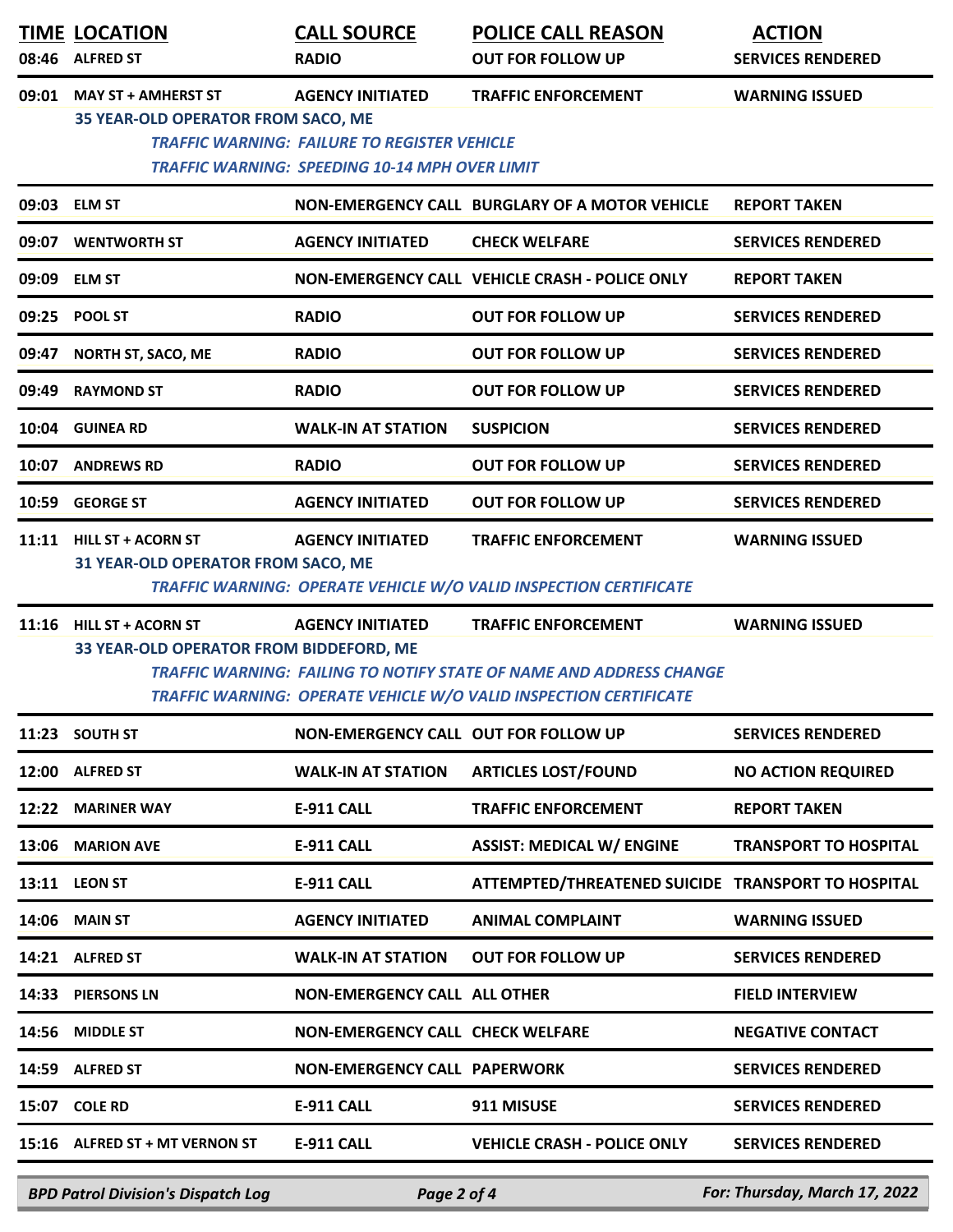|       | <b>TIME LOCATION</b><br>15:22 ELM ST                                                                                                                                                                                                                                                                                                                                                                  | <b>CALL SOURCE</b><br><b>NON-EMERGENCY CALL ALARM - POLICE</b>                   | <b>POLICE CALL REASON</b>                                                                                                              | <b>ACTION</b><br><b>BUILDING CHECK/SECURE</b> |  |
|-------|-------------------------------------------------------------------------------------------------------------------------------------------------------------------------------------------------------------------------------------------------------------------------------------------------------------------------------------------------------------------------------------------------------|----------------------------------------------------------------------------------|----------------------------------------------------------------------------------------------------------------------------------------|-----------------------------------------------|--|
|       | <b>15:24 MAIN ST</b>                                                                                                                                                                                                                                                                                                                                                                                  | NON-EMERGENCY CALL ANIMAL COMPLAINT                                              |                                                                                                                                        | <b>SERVICES RENDERED</b>                      |  |
|       | 15:38 ALFRED ST<br><b>CHARGE: BURGLARY (FELONY)</b><br><b>CHARGE: VIOLATING CONDITION OF RELEASE</b>                                                                                                                                                                                                                                                                                                  | <b>NON-EMERGENCY CALL OUT FOR FOLLOW UP</b>                                      | DEFENDANT: TONY J MERCIER  AGE: 47  RESIDENT OF: BIDDEFORD, ME<br>DEFENDANT: WESLEY ADAM FOURNELL  AGE: 45  RESIDENT OF: BIDDEFORD, ME | <b>SUMMONS ISSUED</b>                         |  |
|       | <b>CHARGE: BURGLARY (FELONY)</b><br>15:40 LANDING WAY                                                                                                                                                                                                                                                                                                                                                 | <b>NON-EMERGENCY CALL ALARM - POLICE</b>                                         |                                                                                                                                        | <b>FALSE ALARM</b>                            |  |
|       | 15:41 ALFRED ST                                                                                                                                                                                                                                                                                                                                                                                       | <b>WALK-IN AT STATION</b>                                                        | <b>ARTICLES LOST/FOUND</b>                                                                                                             | <b>REPORT TAKEN</b>                           |  |
|       | 15:54 SOUTH ST + MAIN ST<br><b>40 YEAR-OLD OPERATOR FROM SCARBOROUGH, ME</b>                                                                                                                                                                                                                                                                                                                          | <b>AGENCY INITIATED</b><br><b>TRAFFIC WARNING: SPEEDING 10-14 MPH OVER LIMIT</b> | <b>TRAFFIC ENFORCEMENT</b>                                                                                                             | <b>WARNING ISSUED</b>                         |  |
|       | 16:06 KRISTEL LN                                                                                                                                                                                                                                                                                                                                                                                      | <b>E-911 CALL</b>                                                                | 911 MISUSE                                                                                                                             | <b>SERVICES RENDERED</b>                      |  |
|       | 16:18 GREEN ST                                                                                                                                                                                                                                                                                                                                                                                        | <b>NON-EMERGENCY CALL SUSPICION</b>                                              |                                                                                                                                        | <b>NEGATIVE CONTACT</b>                       |  |
|       | <b>16:18 WENTWORTH ST</b>                                                                                                                                                                                                                                                                                                                                                                             |                                                                                  | <b>NON-EMERGENCY CALL MENTAL ILLNESS CASES</b>                                                                                         | <b>NO ACTION REQUIRED</b>                     |  |
|       | 16:19 ELM ST + LANDRY ST<br><b>AGENCY INITIATED</b><br><b>TRAFFIC ENFORCEMENT</b><br><b>SUMMONS ISSUED</b><br>DEFENDANT: SANDRA GAIL SOMERVILLE  AGE: 55  RESIDENT OF: BIDDEFORD, ME<br><b>CHARGE: FAILING TO OBTAIN DRIVERS LICENSE</b><br><b>CHARGE: FAILURE TO REGISTER MOTOR VEHICLE 150 DAYS OF RESIDENCY</b><br><b>TRAFFIC WARNING: USE OF HANDHELD DEVICE WHILE OPERATING MV (1ST OFFENSE)</b> |                                                                                  |                                                                                                                                        |                                               |  |
|       | 16:25 POOL ST                                                                                                                                                                                                                                                                                                                                                                                         | <b>AGENCY INITIATED</b>                                                          | <b>OUT FOR FOLLOW UP</b>                                                                                                               | <b>SERVICES RENDERED</b>                      |  |
|       | 16:38 POOL ST + TRIX LN<br><b>44 YEAR-OLD OPERATOR FROM SCARBOROUGH, ME</b>                                                                                                                                                                                                                                                                                                                           | <b>AGENCY INITIATED</b><br><b>TRAFFIC CITATION: FAILURE TO REGISTER VEHICLE</b>  | <b>TRAFFIC ENFORCEMENT</b><br>TRAFFIC WARNING: OPERATE VEHICLE W/O VALID INSPECTION CERTIFICATE                                        | <b>VSAC ISSUED</b>                            |  |
| 16:38 | <b>ELM ST + RATHIER ST</b><br>31 YEAR-OLD OPERATOR FROM BIDDEFORD, ME                                                                                                                                                                                                                                                                                                                                 | <b>AGENCY INITIATED</b>                                                          | <b>TRAFFIC ENFORCEMENT</b><br><b>TRAFFIC WARNING: OPERATE VEHICLE W/O VALID INSPECTION CERTIFICATE</b>                                 | <b>WARNING ISSUED</b>                         |  |
|       | 16:41 GREEN ST                                                                                                                                                                                                                                                                                                                                                                                        | E-911 CALL                                                                       | <b>DISTURBANCE / NOISE</b>                                                                                                             | <b>NEGATIVE CONTACT</b>                       |  |
|       | <b>17:07 VINE ST</b>                                                                                                                                                                                                                                                                                                                                                                                  | <b>E-911 CALL</b>                                                                | 911 MISUSE                                                                                                                             | <b>SERVICES RENDERED</b>                      |  |
|       | 17:08 POOL ST                                                                                                                                                                                                                                                                                                                                                                                         | NON-EMERGENCY CALL ANIMAL COMPLAINT                                              |                                                                                                                                        | <b>GONE ON ARRIVAL</b>                        |  |
|       | 17:12 ALFRED ST                                                                                                                                                                                                                                                                                                                                                                                       | <b>NON-EMERGENCY CALL SUSPICION</b>                                              |                                                                                                                                        | <b>GONE ON ARRIVAL</b>                        |  |
| 17:32 | <b>SOUTH ST</b><br><b>63 YEAR-OLD OPERATOR FROM BIDDEFORD, ME</b>                                                                                                                                                                                                                                                                                                                                     | <b>AGENCY INITIATED</b><br><b>TRAFFIC WARNING: SPEEDING 15-19 MPH OVER LIMIT</b> | <b>TRAFFIC ENFORCEMENT</b>                                                                                                             | <b>WARNING ISSUED</b>                         |  |